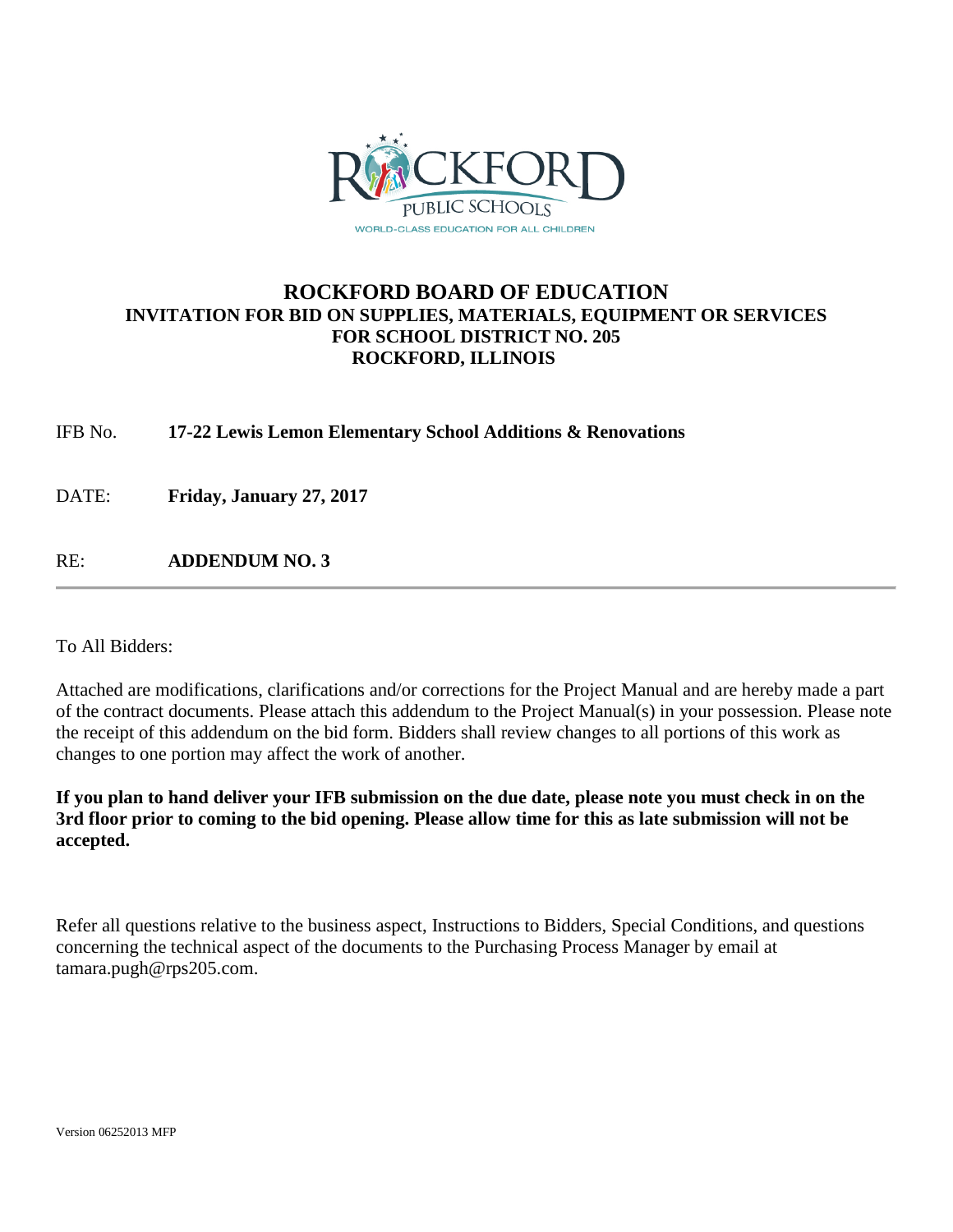# RICHARD L. JOHNSON **ASSOCIATES | ARCHITECTS**

# **ADDENDUM THREE**

Project No.: **RPS#17-22** 

> Date: **JANUARY 27, 2017**

**CHANGES TO BIDDING DOCUMENTS** Subject:

- **CAFETERIA ADDITION AND REMODELING TO LEWIS LEMON ELEMENTARY SCHOOL** Project: **ROCKFORD PUBLIC SCHOOLS ROCKFORD, ILLINOIS**
- **Bids Due:** 2:00PM, WEDNESDAY, FEBRUARY 1, 2017
	- From: RICHARD L. JOHNSON ASSOCIATES, INC. **4703 CHARLES STREET** ROCKFORD, IL 61108
		- To: ALL PROJECT DOCUMENT HOLDERS

Please reproduce this Addendum as needed, and attach to the Project Manuals for the above project.

Bidders shall indicate receipt of this and all Addenda in the space provided on the Bid Form. Failure to do so may be sufficient cause to reject the bid.

Sincerely, RICHARD L. JOHNSON ASSOCIATES, INC.

Principal Terry Carbaugh

This Addendum consists of: Pages 1 thru 2.